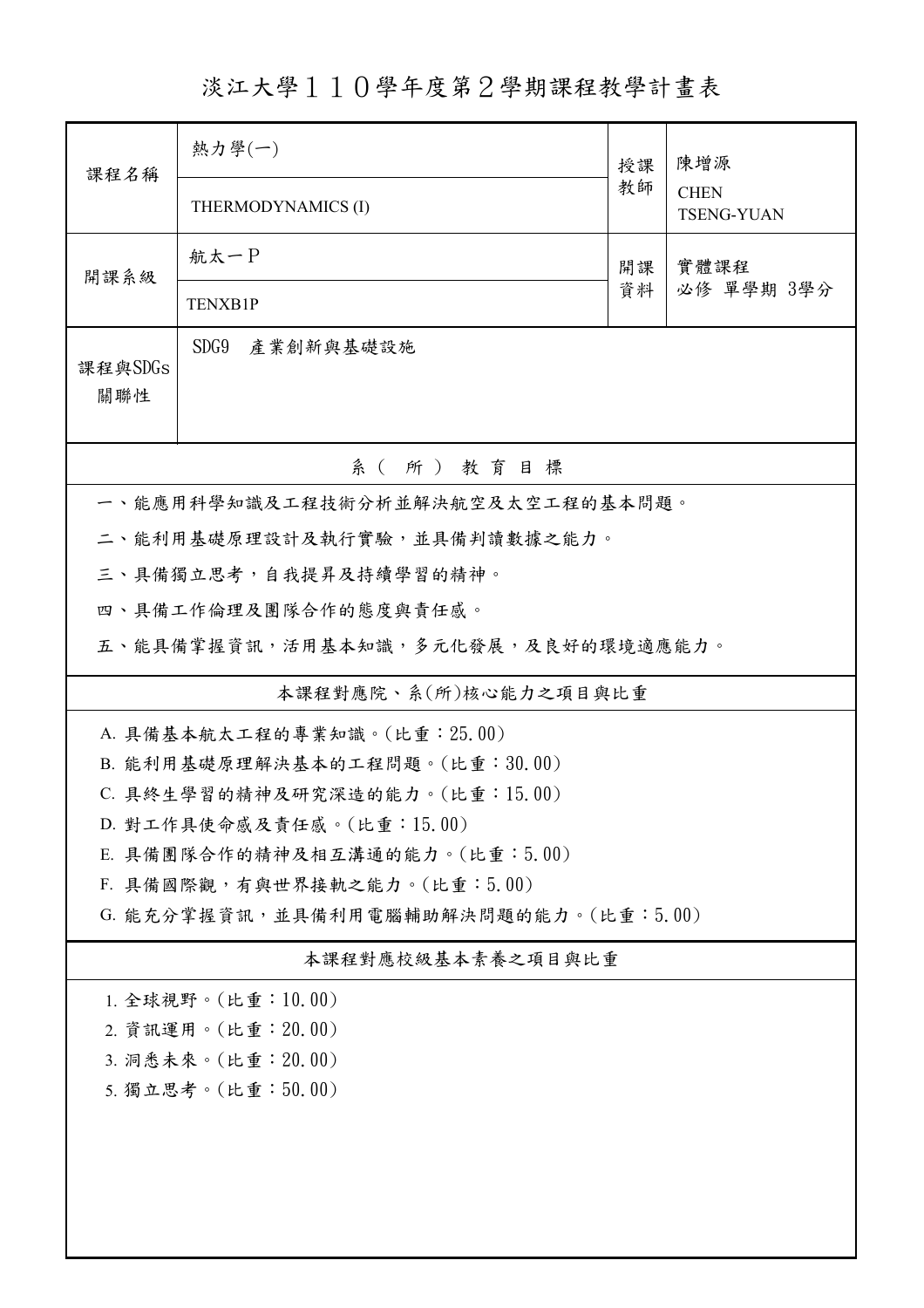|                                                                                                                                                    | 課程簡介                                                                                                            | 熱力學是探討能量之基本科學,它的應用非常廣泛;藉由本課程之學習,幫助學<br>生日後對於相關工程問題有分析思考的能力。本課程內容將先對熱力學做基本介<br>紹,包括能量,能量形式,能量轉換,能量分析,物質特性等,封閉及開放系統<br>熱力學第一定律分析, 並介紹熱力學第二定律;第二部分則為熱力學基本應<br>用,包括氣體動力循環,蒸氣動力循環及冷凍循環等,培養日後分析相關工程問<br>題之基礎。<br>$(\frac{\tilde{\mathcal{F}}}{\tilde{\mathcal{F}}} )$ Thermodynamics is an exciting and fascinating subject that deals with<br>energy, which is essential for substance of life This course begins with an<br>introduction of thermodynamics, including energy, energy transfer, general<br>energy analysis, properties of substances, energy analysis of close system and<br>open systems, second law of thermodynamics and entropy. The second part<br>of this course covers the applications of thermodynamics including gas |            |                                                                                                                                                                                                                                                                                                                                             |      |  |  |
|----------------------------------------------------------------------------------------------------------------------------------------------------|-----------------------------------------------------------------------------------------------------------------|-------------------------------------------------------------------------------------------------------------------------------------------------------------------------------------------------------------------------------------------------------------------------------------------------------------------------------------------------------------------------------------------------------------------------------------------------------------------------------------------------------------------------------------------------------------------------------------------------------------------------------------------------------------------------------------------------------------------------------------------|------------|---------------------------------------------------------------------------------------------------------------------------------------------------------------------------------------------------------------------------------------------------------------------------------------------------------------------------------------------|------|--|--|
| power cycles, vapor and combined power cycles and refrigeration cycles.<br>本課程教學目標與認知、情意、技能目標之對應                                                   |                                                                                                                 |                                                                                                                                                                                                                                                                                                                                                                                                                                                                                                                                                                                                                                                                                                                                           |            |                                                                                                                                                                                                                                                                                                                                             |      |  |  |
|                                                                                                                                                    | 將課程教學目標分別對應「認知(Cognitive)」、「情意(Affective)」與「技能(Psychomotor)」                                                    |                                                                                                                                                                                                                                                                                                                                                                                                                                                                                                                                                                                                                                                                                                                                           |            |                                                                                                                                                                                                                                                                                                                                             |      |  |  |
| 的各目標類型。<br>一、認知(Cognitive):著重在該科目的事實、概念、程序、後設認知等各類知識之學習。<br>二、情意(Affective):著重在該科目的興趣、倫理、態度、信念、價值觀等之學習。<br>三、技能(Psychomotor): 著重在該科目的肢體動作或技術操作之學習。 |                                                                                                                 |                                                                                                                                                                                                                                                                                                                                                                                                                                                                                                                                                                                                                                                                                                                                           |            |                                                                                                                                                                                                                                                                                                                                             |      |  |  |
| 序<br>號                                                                                                                                             |                                                                                                                 | 教學目標(中文)<br>教學目標(英文)                                                                                                                                                                                                                                                                                                                                                                                                                                                                                                                                                                                                                                                                                                                      |            |                                                                                                                                                                                                                                                                                                                                             |      |  |  |
|                                                                                                                                                    | 1 1.使學生了解熱力學基本原理<br>2.使學生了解如何利用熱力學於實<br>際之工程應用中<br>3.鼓勵學生從熱力學學習中, 啟發<br>其創造思考能力<br>4.培養學生利用數學及物理觀念分<br>析工程問題的能力 |                                                                                                                                                                                                                                                                                                                                                                                                                                                                                                                                                                                                                                                                                                                                           |            | 1. make students understand the basic principle of<br>thermodynamics<br>2. make students get a feel for how thermodynamics<br>is applied in engineering practice<br>3. encourage students creative thinking of<br>engineering problems<br>4. develop the ability of analyzing engineering<br>problems with mathematics and physics theorems |      |  |  |
|                                                                                                                                                    | 教學目標之目標類型、核心能力、基本素養教學方法與評量方式                                                                                    |                                                                                                                                                                                                                                                                                                                                                                                                                                                                                                                                                                                                                                                                                                                                           |            |                                                                                                                                                                                                                                                                                                                                             |      |  |  |
| 序<br>號                                                                                                                                             | 目標類型                                                                                                            | 院、系 $(\text{ff})$<br>核心能力                                                                                                                                                                                                                                                                                                                                                                                                                                                                                                                                                                                                                                                                                                                 | 校級<br>基本素養 | 教學方法                                                                                                                                                                                                                                                                                                                                        | 評量方式 |  |  |
| $\mathbf{1}$                                                                                                                                       | 認知                                                                                                              | <b>ABCDEFG</b>                                                                                                                                                                                                                                                                                                                                                                                                                                                                                                                                                                                                                                                                                                                            | 1235       | 講述、討論                                                                                                                                                                                                                                                                                                                                       | 測驗   |  |  |
|                                                                                                                                                    |                                                                                                                 |                                                                                                                                                                                                                                                                                                                                                                                                                                                                                                                                                                                                                                                                                                                                           |            | 授課進度表                                                                                                                                                                                                                                                                                                                                       |      |  |  |
| 週<br>次                                                                                                                                             | 日期起訖                                                                                                            | 內 容 (Subject/Topics)<br>備註                                                                                                                                                                                                                                                                                                                                                                                                                                                                                                                                                                                                                                                                                                                |            |                                                                                                                                                                                                                                                                                                                                             |      |  |  |
|                                                                                                                                                    | $111/02/21$ ~<br>111/02/25                                                                                      | Introduction and Basic concepts                                                                                                                                                                                                                                                                                                                                                                                                                                                                                                                                                                                                                                                                                                           |            |                                                                                                                                                                                                                                                                                                                                             |      |  |  |
| $\overline{2}$                                                                                                                                     | $111/02/28$ ~<br>111/03/04                                                                                      | Introduction and Basic concepts                                                                                                                                                                                                                                                                                                                                                                                                                                                                                                                                                                                                                                                                                                           |            |                                                                                                                                                                                                                                                                                                                                             |      |  |  |
| 3                                                                                                                                                  | $111/03/07$ ~<br>111/03/11                                                                                      | Energy, Energy Transfer, and General Energy<br>Analysis                                                                                                                                                                                                                                                                                                                                                                                                                                                                                                                                                                                                                                                                                   |            |                                                                                                                                                                                                                                                                                                                                             |      |  |  |
| 4                                                                                                                                                  | $111/03/14$ ~<br>111/03/18                                                                                      | Energy, Energy Transfer, and General Energy<br>Analysis                                                                                                                                                                                                                                                                                                                                                                                                                                                                                                                                                                                                                                                                                   |            |                                                                                                                                                                                                                                                                                                                                             |      |  |  |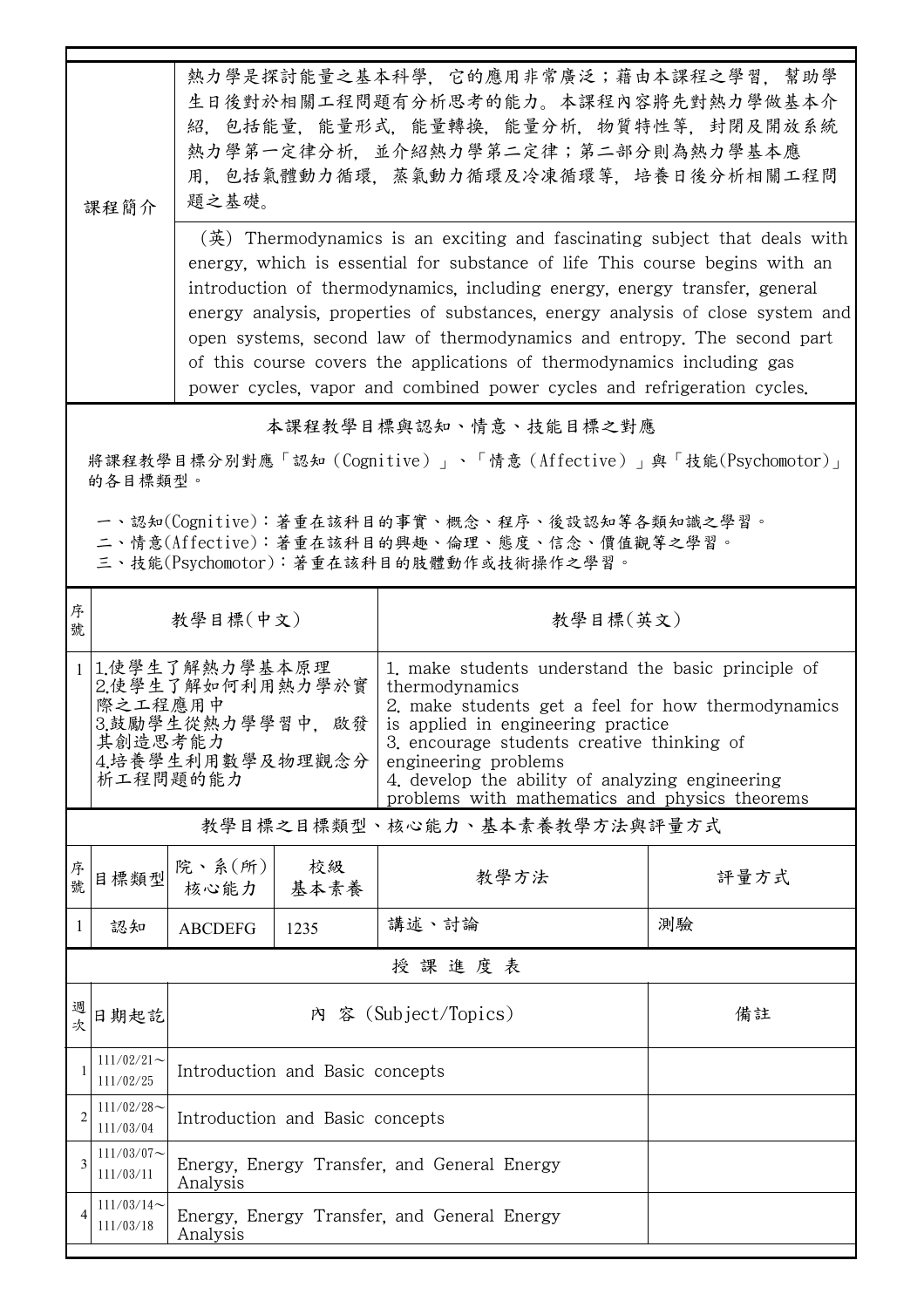| 5            | $111/03/21$ ~<br>111/03/25 | Energy, Energy Transfer, and General Energy<br>Analysis                                       |      |  |  |
|--------------|----------------------------|-----------------------------------------------------------------------------------------------|------|--|--|
| 6            | $111/03/28$ ~<br>111/04/01 | Properties of pure substances                                                                 |      |  |  |
| 7            | $111/04/04$ ~<br>111/04/08 | 放假                                                                                            |      |  |  |
| 8            | $111/04/11$ ~<br>111/04/15 | Properties of pure substances                                                                 |      |  |  |
| 9            | $111/04/18$ ~<br>111/04/22 | Properties of pure substances                                                                 |      |  |  |
| 10           | $111/04/25$ ~<br>111/04/29 | 期中考試週                                                                                         |      |  |  |
| 11           | $111/05/02$ ~<br>111/05/06 | Energy analysis of closed systems                                                             |      |  |  |
| 12           | $111/05/09$ ~<br>111/05/13 | Energy analysis of closed systems                                                             |      |  |  |
| 13           | $111/05/16$ ~<br>111/05/20 | Energy analysis of closed systems                                                             |      |  |  |
| 14           | $111/05/23$ ~<br>111/05/27 | Mass and Energy Analysis of Control Volumes                                                   |      |  |  |
| 15           | $111/05/30$ ~<br>111/06/03 | Mass and Energy Analysis of Control Volumes                                                   |      |  |  |
| 16           | $111/06/06$ ~<br>111/06/10 | The second law of Thermodynamics                                                              |      |  |  |
| 17           | $111/06/13$ ~<br>111/06/17 | The second law of Thermodynamics                                                              |      |  |  |
| 18           | $111/06/20$ ~<br>111/06/24 | 期末考試週                                                                                         |      |  |  |
| 修課應<br>注意事項  |                            |                                                                                               |      |  |  |
| 教學設備         |                            | 電腦、投影機                                                                                        |      |  |  |
| 教科書與<br>教材   |                            | Y.A. Cengel; M. A. Boles "Fundamentals of Thermodynamics"                                     |      |  |  |
| 參考文獻         |                            |                                                                                               |      |  |  |
| 批改作業<br>篇數   |                            | 篇(本欄位僅適用於所授課程需批改作業之課程教師填寫)                                                                    |      |  |  |
| 學期成績<br>計算方式 |                            | ◆出席率: 20.0 % ◆平時評量:80.0 % ◆期中評量:<br>$\%$<br>◆期末評量:<br>$\blacklozenge$ 其他〈 〉:<br>$\frac{0}{0}$ | $\%$ |  |  |
|              |                            |                                                                                               |      |  |  |